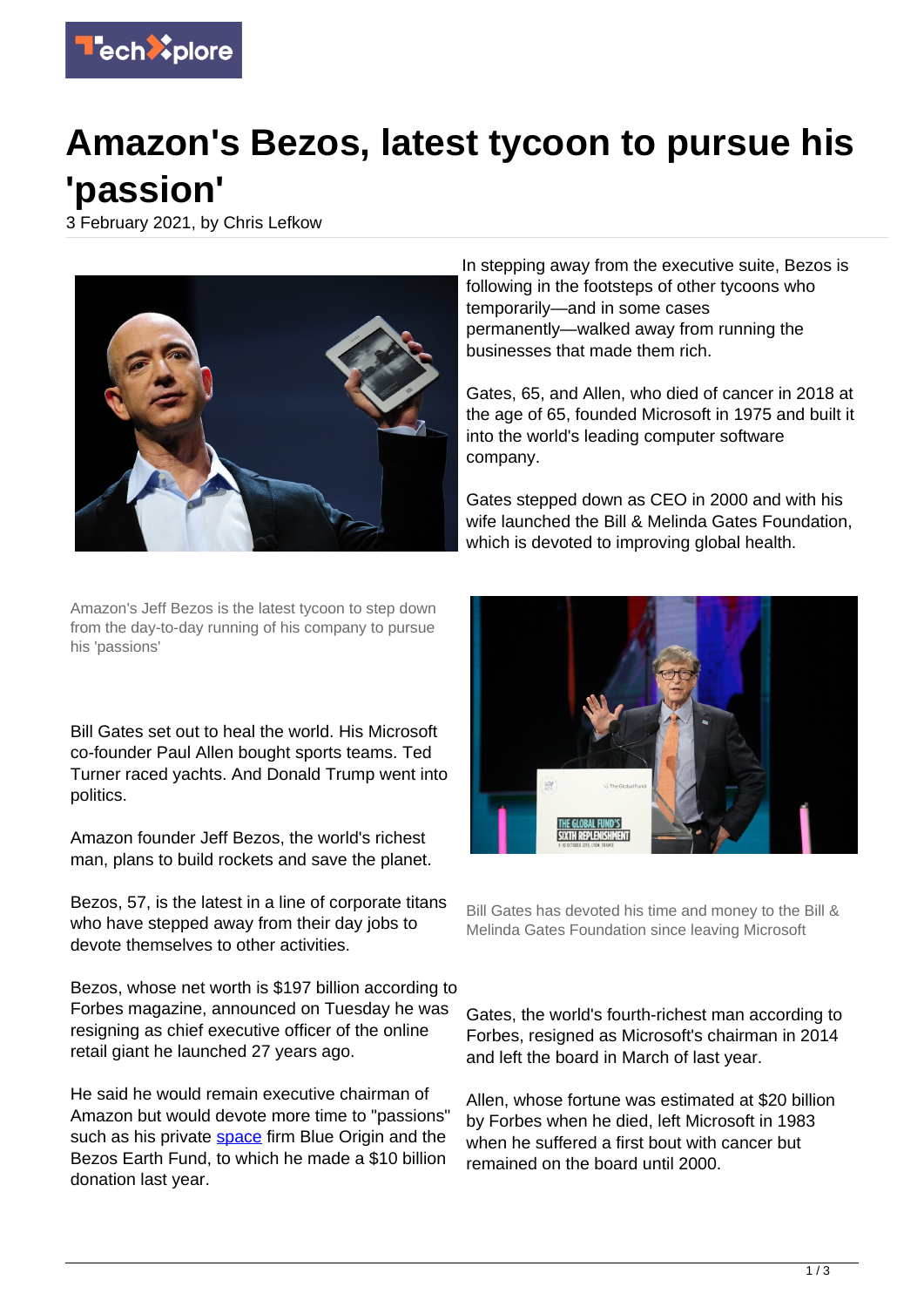

After leaving the company, Allen bought the Portland Trail Blazers of the National Basketball Association and Seattle Seahawks of the National Football League.

He was also an active philanthropist, giving away billions of dollars for medical research and other worthy causes.

## **Sights on space**

Turner, 82, turned his father's [advertising company](https://techxplore.com/tags/advertising+company/) into a multi-billion dollar business, launching Cable News Network (CNN) and also buying sports teams—Major League Baseball's Atlanta Braves andand is seeking to make space tourism affordable. the Atlanta Hawks of the NBA.

But his real passion was sailing.

Bloomberg, founder of the financial news company that bears his name, was elected mayor of New York City in 2001.

Bloomberg, 78, was re-elected mayor of the Big Apple in 2005 and in 2009 and made an ill-fated bid for the Democratic presidential nomination in 2020.

Bezos, who founded his space company Blue Origin in 2000, is not the only tycoon who has expanded his sights beyond Earth's orbit.

Richard Branson, 70, founder of the Virgin Group, also has a spaceflight company, Virgin Galactic,

Both Bezos and Branson, however, have been left in the dust when it comes to space by another billionaire—South African-born Elon Musk, the world's second-richest man.



CNN founder Ted Turner successfully defended the America's Cup in 1977



Elon Musk, founder of SpaceX and Tesla, made his first major fortune when PayPal was sold to eBay in 2002

As the skipper of the yacht "Courageous," he successfully defended the America's Cup in 1977 against the Australian challenger.

A number of tycoons have put aside business for politics, most recently former president Trump, a global real estate magnate, and Michael Bloomberg.

Trump, 74, ran for the White House in 2016 while

Musk, 49, made his first major fortune when PayPal was sold to eBay in 2002 and has gone on to launch electric car company Tesla and solar power company SolarCity.

In 2002, Musk founded SpaceX.

It has since become the world's leading private